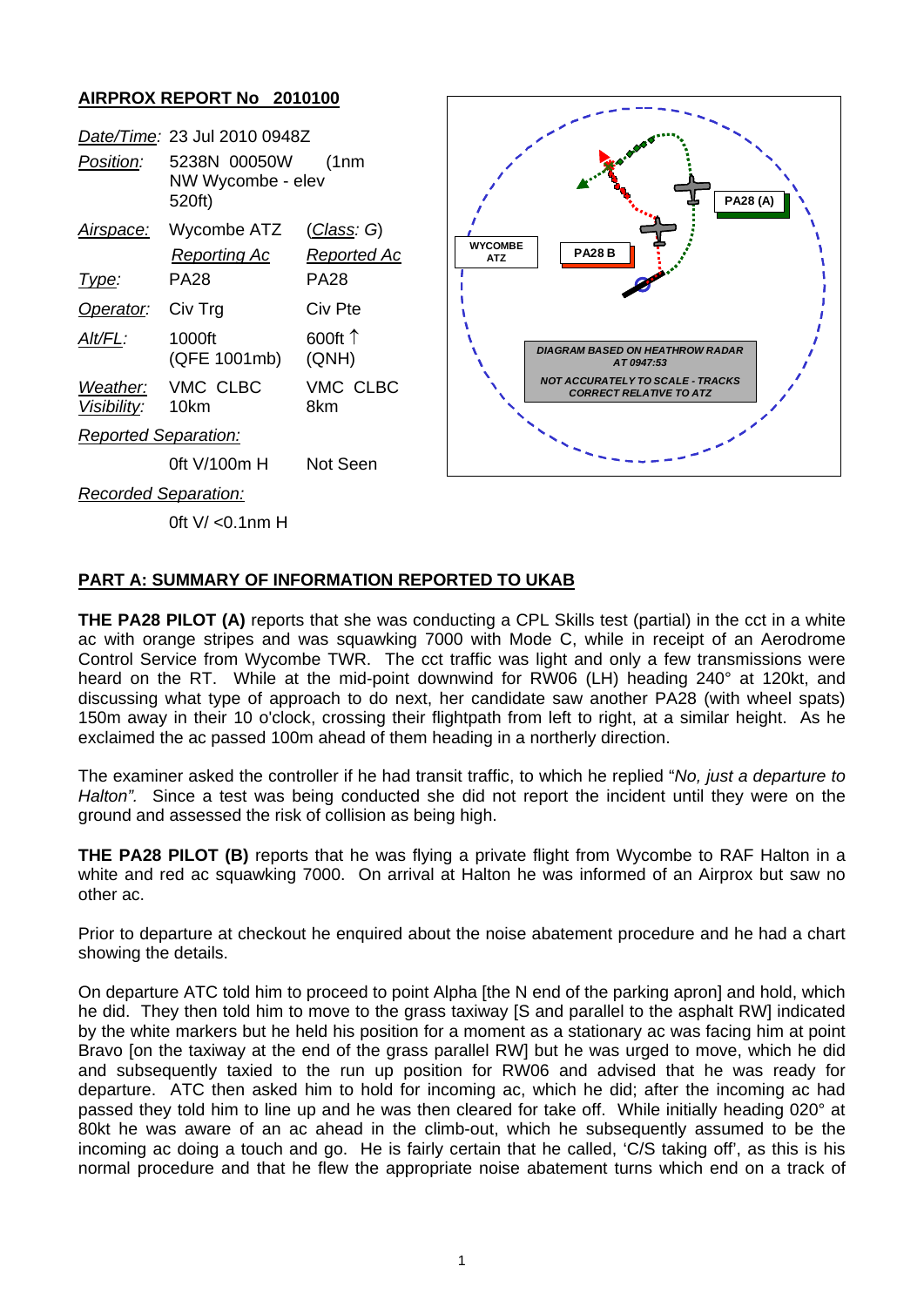360° then headed north towards Halton. He does not recall hearing any other messages from ATC but before he made the frequency change he thanked Wycombe for their help.

He thought he had maintained a good lookout throughout and could not understand why, having been cleared for take off, there was another ac in the vicinity.

**ATSI** reports that the Airprox occurred at 0948:39 in Class G airspace, 1.7nm NW of Wycombe Air Park and within the ATZ (radius 2nm up to 2000ft aal 520ft).

Wycombe Air Park provide an Aerodrome Control Service (ADC) and RW06, with LH ccts, was the notified RW.

The Wycombe unofficial weather observation was reported as: 230955Z 020/05-10kts 9999 BKN020 Q1021.

ATSI had access to controller and pilot reports, together with radar recordings but, due to an administrative oversight, the original RTF recordings were not available. The controller was therefore questioned some time after the incident in order to clarify events.

The Wycombe Air Park AIP entry for noise abatement, AIP AD2-EGTB-1-5 (**22 Oct 09** i.e. the version valid ay the time of the incident) paragraph 2.21, stated:

'a. Pilots of departing aircraft are required to conform to strict Noise Abatement Procedures. These are available from the Aerodrome Operator.'

When Runway 06 is in use the Sands Noise Abatement Zone, which lies to the northeast, is active. Wycombe Air Park MATS Part 2, Section 1, Chapter 5, Page 1, paragraph 1, together with the Aerodrome pilot briefing diagram and sheet states:

'Runway 06 In Use:

As soon as **safely** possible, before reaching the M40 (e.g., at the windsock), turn left to maintain a track 020° M. Upon reaching 600 feet turn crosswind to track 360° M and maintain to circuit height.

**WARNING:** *Close proximity of helicopters during initial climb.*

Practice Engine Failures after Take Off are forbidden.

If remaining in the circuit, commence turn downwind to remain inside the Aerodrome Traffic Zone following the published downwind track for 24/06. DO NOT OVERFLY LANE END OR FRIETH whilst on the Downwind leg.

The fixed wing circuit is to be flown at 1000ft QFE.'

The PA28-201 (PA28 (A)) was an exam VFR flight, conducting visual LH ccts on RW06 while PA28- 161 (PA28 (B)) was on a VFR flight from Wycombe Air Park to Halton Airfield and was given taxi clearance for departure RW06. When the pilot called ready for departure, PA28 (A) was turning final and had been cleared for a 'touch and go'. The PA28 (B) was given a conditional clearance, "*after the landing Cherokee line-up and wait"*. Once the PA28 (A) completed the 'touch and go', the controller gave the PA28 take off clearance with an instruction to follow the noise abatement procedures. The controller expected PA28 (B) to take up a heading 020° until reaching 600ft and then turn onto a heading of 360° to leave the ATZ. PA28 (B) reported changing frequency to Halton Radio shortly after departure. The controller then passed instructions to a helicopter on the apron and did not observe the PA28 (B) as it tracked N.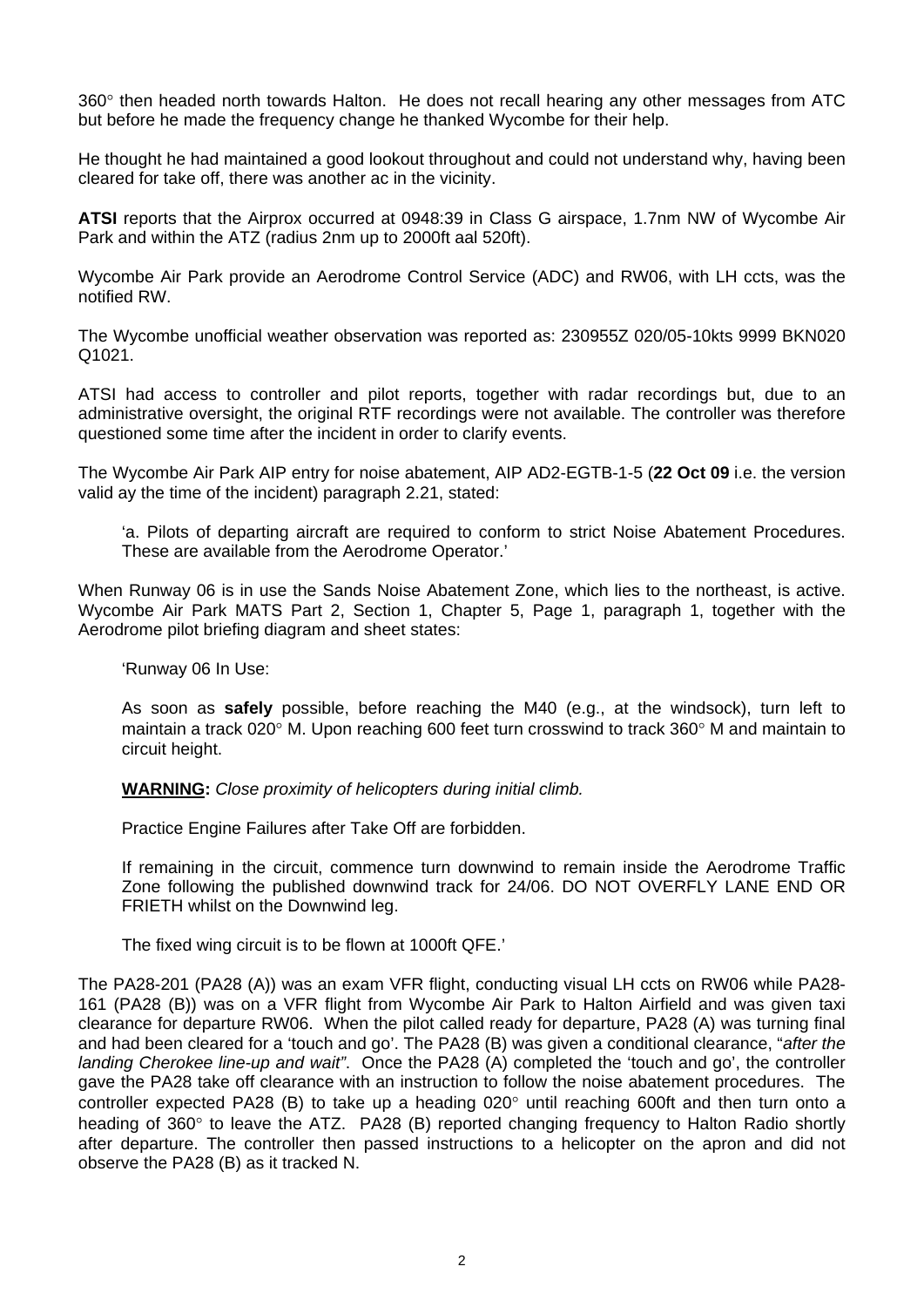The controller indicated that when the PA28 (A) reported downwind, the pilot asked whether he was aware of an over flight and described the ac that was in close proximity. The controller recognised that the ac described was probably the outbound PA28 (B) but he was unsure if the PA28 (B) had been given TI on the PA28 (A) in the cct; he believed, however, that it was evident that the cct was active and considered that the instruction to follow the noise abatement procedure would ensure that both ac initially followed the same track with PA28 (B) passing behind PA28 (A) as it turned downwind.

AIP AD2-EGTB-1-5 (22 Oct 09) paragraph 2.22, 3/iii, states:

'Pilots of aircraft flying within the confines of the Wycombe ATZ are responsible for providing their own separation from other aircraft operating within the ATZ.

MATS Pt1, Section 1, Chapter 12, Page 3, paragraph 2, states:

'Aerodrome Control is responsible for issuing information and instructions to aircraft under its control to achieve a safe, orderly and expeditious flow of air traffic and to assist pilots in preventing collisions between:

aircraft flying in, and in the vicinity of, the ATZ.'

The Airprox occurred within the ATZ. It is not clear if the Controller passed TI to the PA28 (B) regarding the PA28 (A) ahead in the cct but he issued instructions to the PA28 (B) to ensure that after departure, the ac followed the noise abatement procedures. The Controller believed that both ac would follow the same noise abatement procedure, with the PA28 (A) turning downwind, while the PA28 (B) departed the ATZ on a northerly track towards Halton, which lies NNE of Wycombe. The PA28 (B) reported changing to Halton Radio but the controller did not see it turning onto a northwesterly track and was therefore not aware of the potential conflict.

Radar recording shows the PA28 (A) follow the noise abatement procedure for a standard circuit with the PA28 (B) turning left at 480ft aal. PA28 (B) can be seen tracking 330° and climbing to circuit height, crossing the midpoint of the downwind leg in close proximity to PA28 (A).

UKAB Note (1): Although there is no transcript, it is understood that, while taxying out (due to his unfamiliarity with Wycombe) the pilot of PA28 (B) had difficulty in assimilating the instructions passed to him by TWR. On further questioning it became apparent that both ac were using RW06 (Asphalt) and that PA28 (B) was instructed to backtrack down RW24 (Grass) to the holding point for RW06 (Asphalt).

UKAB Note (2): The incident shows clearly on the recording of the Heathrow 23cm radar (and others). The geometry is as described in the ATSI report above and as depicted in the diagram.

## **PART B: SUMMARY OF THE BOARD'S DISCUSSIONS**

Information available included reports from the pilots of both ac, radar recordings, reports from the air traffic controller involved and reports from the appropriate ATC authorities.

The Board noted that the respective pilots, one a locally based examiner and the other a visitor, had seemingly interpreted the published (mandatory) noise abatement procedures differently; PA28 (A) pilot apparently continuing to the airfield boundary before turning onto 020°, while PA28 (B) turned just after getting airborne and possibly about half way down the RW. It was not possible from the information available to determine what precise track either ac flew on getting airborne as it was not mentioned in any of the reports and the ac were below the base of recorded radar coverage]. Having been briefed on the procedures in force at the time of the incident, the Board agreed that both interpretations were understandable. There was however, an expectation from both the controller and PA28 (A) crew that the correct procedure [for RW06] was to fly the ground track as depicted in